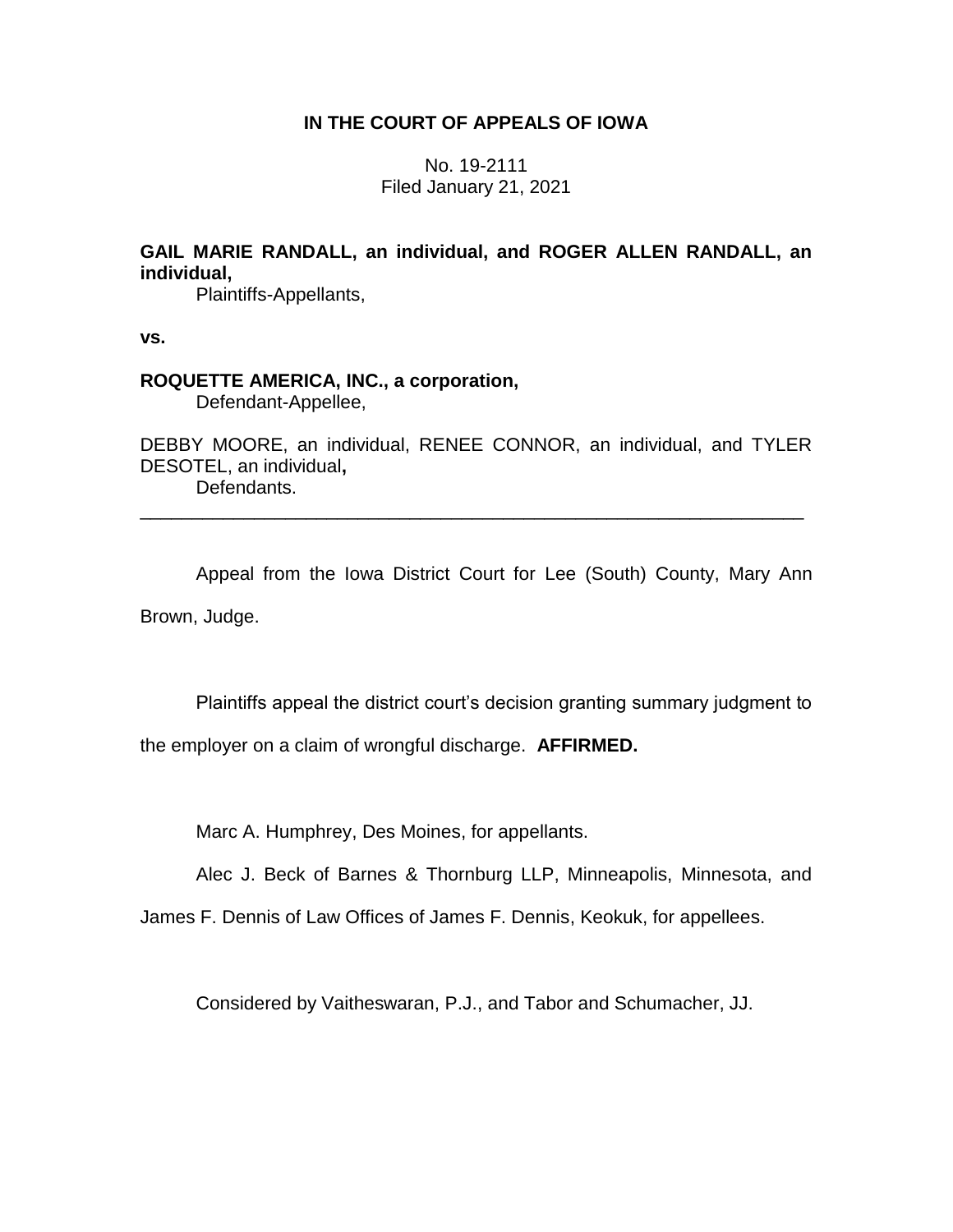### **SCHUMACHER, Judge.**

Gail Randall (Randall) and her husband, Roger Randall, appeal the district court's decision granting summary judgment to Randall's former employer on a claim of wrongful discharge. We conclude the district court's decision granting summary judgment to the employer on Randall's claim of retaliatory discharge should be affirmed. Randall did not generate a genuine issue of material fact on the element of causation. Also, the district court did not err in granting summary judgment to the employer on Randall's claim of disability discrimination because Randall did not present a genuine issue of material fact on the first element, that she was disabled. We affirm the decision of the district court.

#### **I. Background Facts & Proceedings**

On February 26, 2017, Randall was working at Roquette America, Inc. (RAI) in Keokuk. Debby Moore, a co-employee, was training Randall on the use of certain machines that day. There were problems with the operation of the Slidell machine, which was used for high-speed bagging of products. The Slidell machine was not properly sealing the bags. Randall stated that Moore removed the safety guard of the machine.

Randall believed the problem was a clump of glue that was stuck in the machine. She pointed this out to Moore. According to Randall, Moore said, "Yes. That needs to come off." Also, "It needs to be scraped off. It needs to come off." Moore started scraping the glue with a putty knife that was nearby. The knife slipped, and Randall's fingertips became stuck in the machine. Moore stopped the machine and grabbed Randall's elbow to pull her fingertips out of the machine.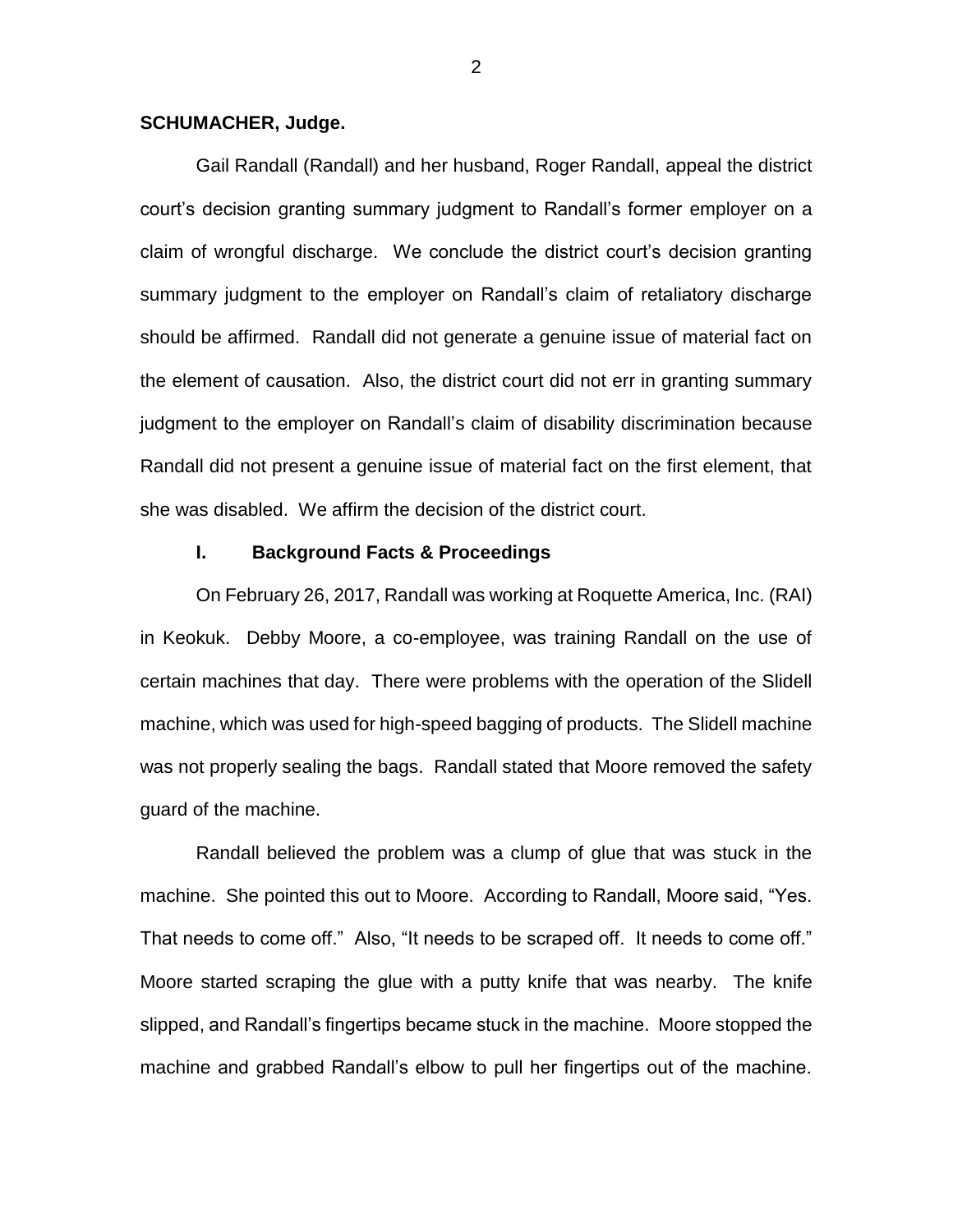Randall conceded that she was violating safety protocols by putting her hand in the machine.

Randall was taken to the hospital. On her right ring finger, she had a fracture, plus she is now missing a portion of the bone. She had a fractured fingertip on her right middle finger and needed fourteen stitches. Her right index finger suffered a contusion. Randall stated she has no feeling in her right-hand middle finger from the first knuckle to her fingertip. She also stated she has a reduced range of motion and diminished grip strength in her fingers. Her right hand is dominant.

On February 28, Randall attended a Root Cause Analysis meeting at RAI. Moore denied telling Randall to reach into the machine. RAI found that by reaching into the machine while it was running, referred to as "breaking the plane," Randall violated the company's safety policies. Randall was terminated from her employment on March 3.<sup>1</sup>

Randall filed a workers' compensation claim and received benefits for her injury. She was assigned a six percent permanent impairment rating. Randall was a member of a labor union, and a grievance was filed on her behalf challenging her termination. As a result of that process, she was reinstated in her employment on January 22, 2018, and received a partial back-pay settlement. Randall claims she was subjected to a hostile work environment on her return to employment with RAI. She resigned her position with RAI effective October 10, 2018.

 $\overline{a}$ 

<sup>&</sup>lt;sup>1</sup> Moore received a warning letter and a one-day suspension for not following proper safety procedures.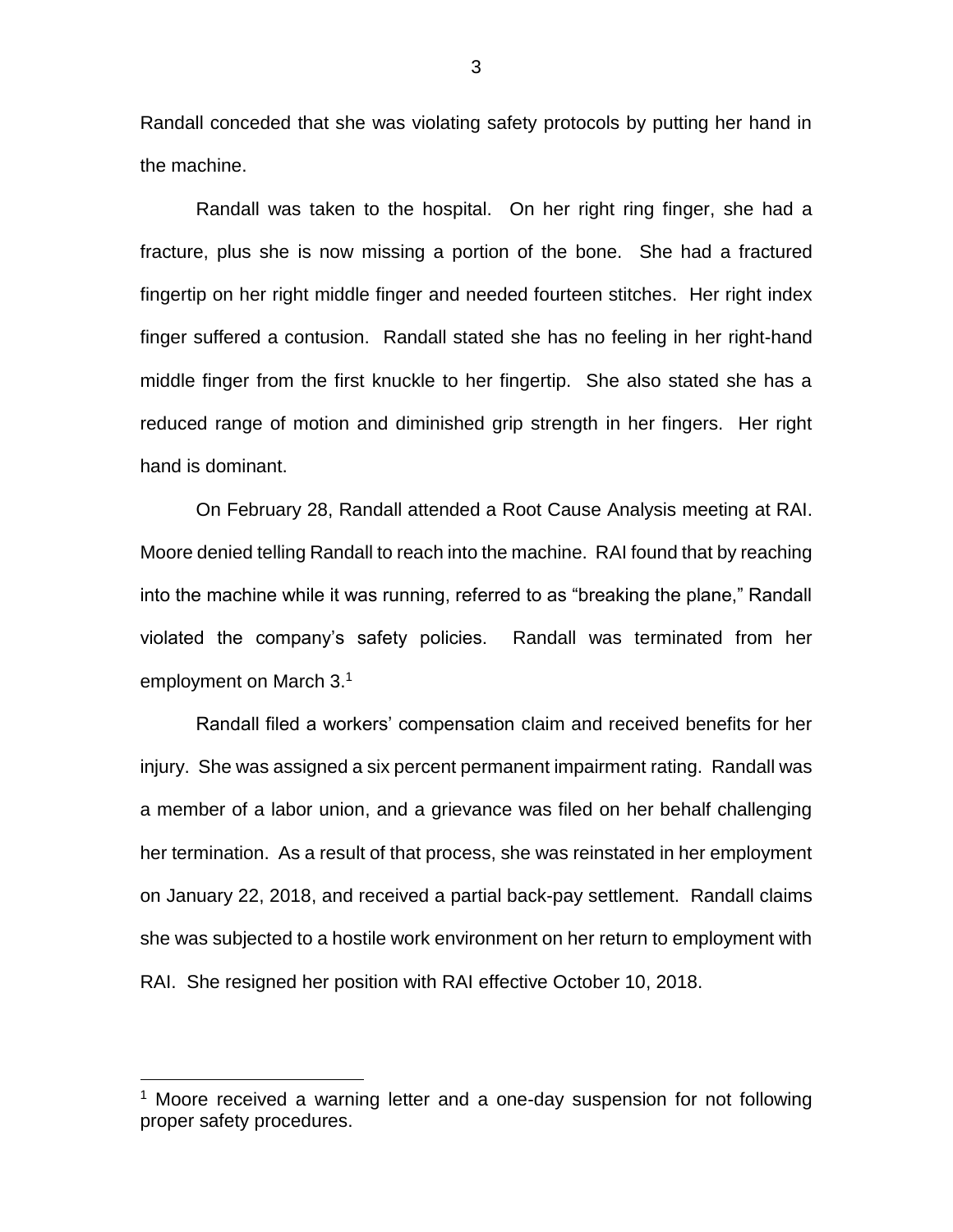On August 14, 2018, Randall filed a petition against RAI, claiming disability discrimination in violation of Iowa Code chapter 216 (2018) and wrongful termination.<sup>2</sup> RAI filed a motion for summary judgment, asserting Randall had not alleged she was substantially limited in one or more major life activities because of her injury and so she could not establish a claim of disability discrimination. The employer also asserted Randall was unable to prove that filing a workers' compensation claim was "the determinative factor" in the decision to terminate her employment. Randall resisted the motion.

The district court entered a ruling on October 31, 2019, finding Randall "failed to generate a material fact question as to whether [she] has a 'disability' so as to recover for disability discrimination." The court also found there was no evidence Randall was terminated due to an alleged disability. The court granted summary judgment to RAI on the claim of disability discrimination. The court determined there was not sufficient evidence to generate a jury question on whether Randall was discharged in retaliation for filing a workers' compensation claim. $3$  Randall appeals the district court's grant of summary judgment to RAI.

 $\overline{a}$ 

<sup>&</sup>lt;sup>2</sup> Randall also claimed co-employee gross negligence against her co-workers Moore, Renee Conner, and Tyler DeSotel. These claims are not considered in this appeal.

<sup>&</sup>lt;sup>3</sup> The court denied the motion for summary judgment on the claim of co-employee gross negligence against Moore and Connor. The court did grant the summary judgment claim against co-employee DeSotel. The claims against Moore and Connor proceeded to a jury trial. The jury found the co-employees were not grossly negligent. Randall has not appealed the jury's verdict or the grant of summary judgment for DeSotel.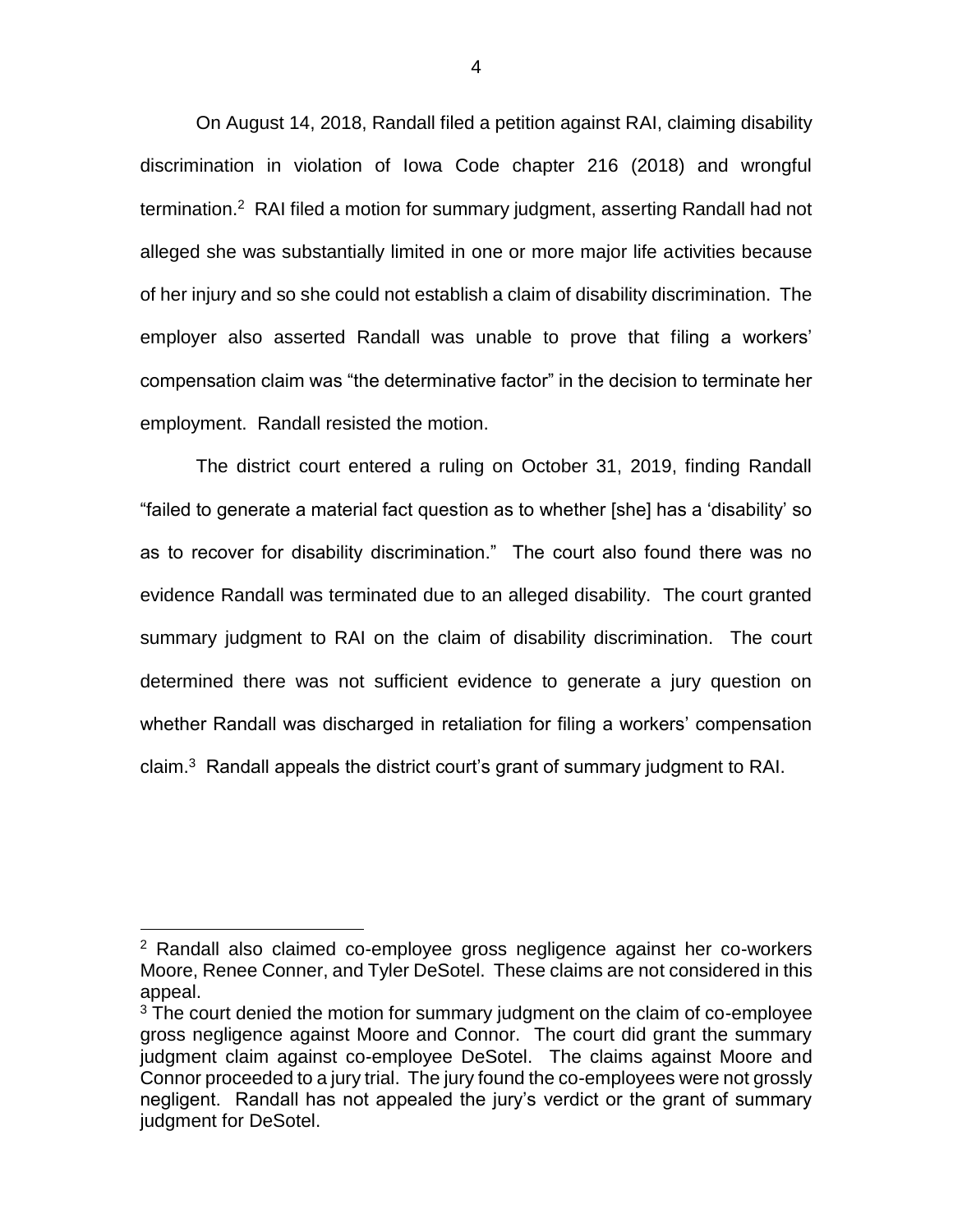### **II. Standard of Review**

Our review of summary judgment decisions is for the correction of errors at law. *Hollingshead v. DC Misfits, LLC*, 937 N.W.2d 616, 618 (Iowa 2020). A party may be granted summary judgment by showing "that there is no genuine issue as to any material fact and that the moving party is entitled to a judgment as a matter of law." Iowa R. Civ. P. 1.981. "We review the facts in the record 'in the light most favorable to the nonmoving party' and 'draw every inference in favor of the nonmoving party.'" *Hollingshead*, 937 N.W.2d at 618 (quoting *Skadburg v. Gately*, 911 N.W.2d 786, 791 (Iowa 2018)).

## **III. Retaliatory Discharge**

Randall asserts the district court erred by granting summary judgment to RAI on her claim of wrongful or retaliatory discharge from employment. An employee may bring a claim of wrongful discharge against an employer if the employee is terminated from employment due to the filing of a claim for workers' compensation benefits. *Smith v. Smithway Motor Xpress, Inc.*, 464 N.W.2d 682, 685 (Iowa 199) (citing *Springer v. Weeks & Leo Co.*, 429 N.W.2d 558, 560–61 (Iowa 1988)). "[A] plaintiff must establish (1) engagement in a protected activity, (2) adverse employment action, and (3) a causal connection between the two." *Teachout v. Forest City Cmty. Sch. Dist.*, 584 N.W.2d 296, 299 (Iowa 1998).

The dispute in this case involves the third element, the causal connection. "The causation standard in a common-law retaliatory discharge case is high." *Id.* at 301. There must be evidence the "determinative factor" in the employer's decision to take adverse action against the employee was the employee's engagement in a protected activity, such as filing a workers' compensation claim.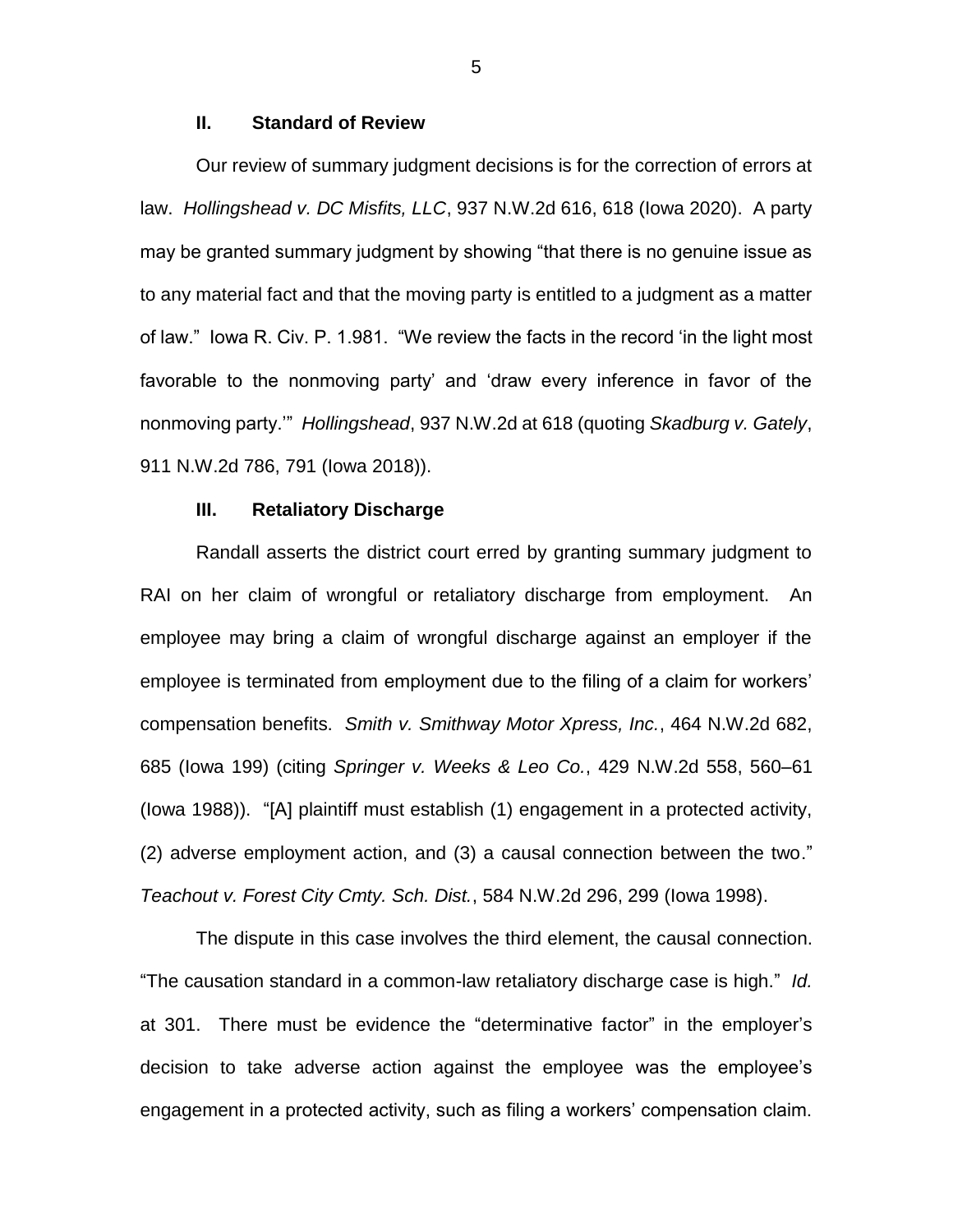*See id*. "A factor is determinative if it is the reason that 'tips the scales decisively one way or the other,' even if it is not the predominant reason behind the employer's decision." *Id.* (citing *Smith*, 464 N.W.2d at 686). "[T]he protection afforded by anti-retaliatory legislation does not immunize the complainant from discharge for past or present inadequacies, unsatisfactory performance, or insubordination." *Hulme v. Barrett*, 480 N.W.2d 40, 43 (Iowa 1992).

In general, the issue of causation presents a question of fact. *Fitzgerald v. Salsbury Chem., Inc.*, 613 N.W.2d 275, 289 (Iowa 2000). "However, . . . retaliatory-discharge cases should be decided at summary judgment when a plaintiff has failed to establish a question of material fact for the jury regarding causation." *Wusk v. Evangelical Ret., Inc.*, No. 15-0166, 2015 WL 9450914, at \*3 n.6 (Iowa Ct. App. Dec. 23, 2015) (citing *Teachout*, 584 N.W.2d at 303).

Evidence that termination from employment occurred after the employee engaged in a protected activity, standing alone, is not sufficient to establish causation. *Teachout*, 584 N.W.2d at 296; *Phipps v. IASD Health Servs. Corp.*, 558 N.W.2d 198, 203 (Iowa 1997) (finding termination following engagement in protected activity "without more, is insufficient to generate a jury question on retaliation"). Thus, in the absence of any other evidence, the timing of Randall's termination from RAI is not sufficient to generate a jury question on the issue of causation and summary judgment would be appropriate.

In addition to the claim of temporal proximity, Randall states other evidence supports her claim that she was discharged based on her injury and resulting claim for workers' compensation benefits. She points out that Moore, who was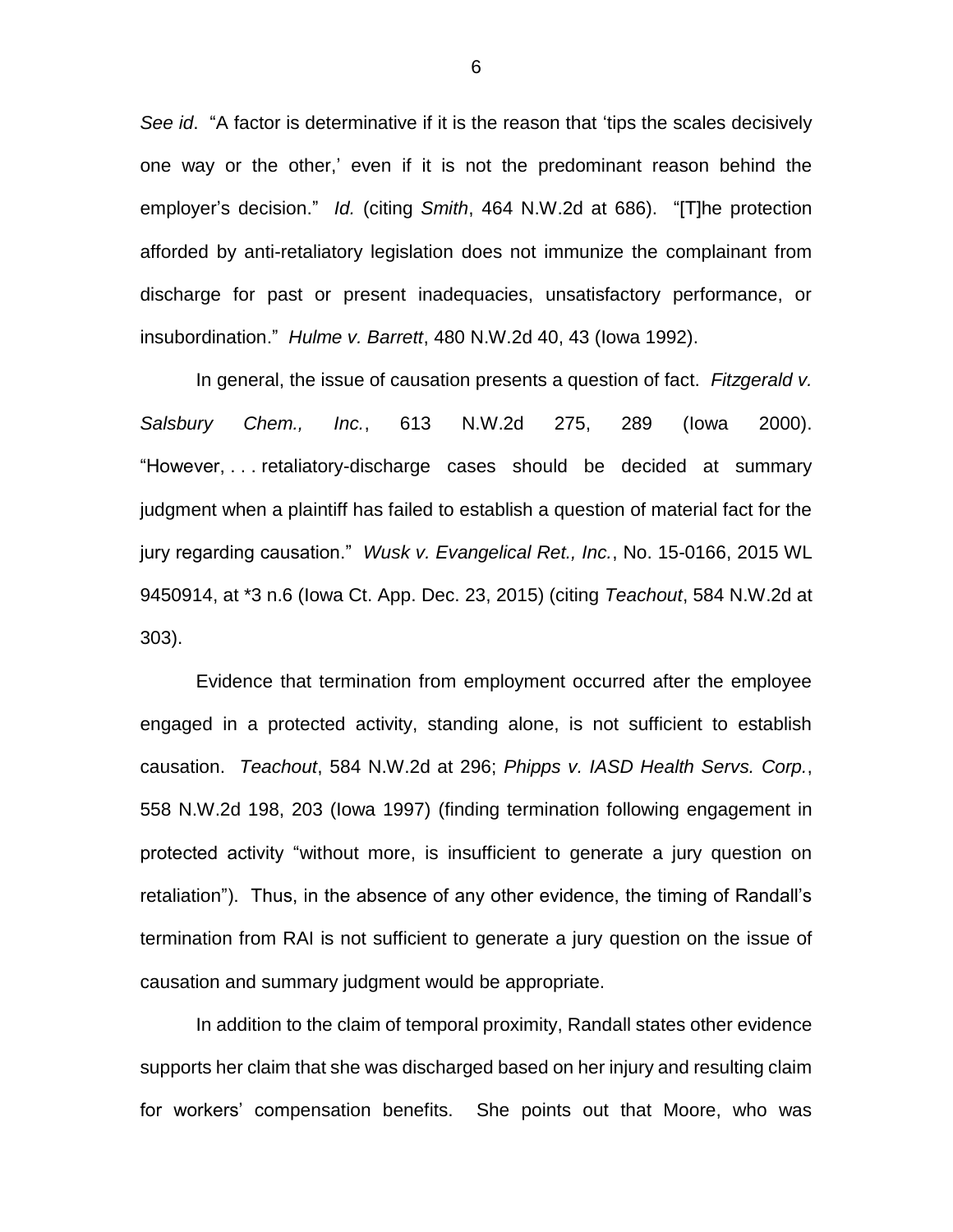uninjured, was not discharged for the incident. Randall states that she put her hand into the machine at the direction of Moore, who was training her at the time. Randall argues that Moore's conduct was more egregious but she did not receive the same level of discipline as Randall. Randall also points to an RAI news release stating that as of June 26, 2017, the Refinery F team did not have any lost-time injuries for five years. Randall asserts this statement was true only because she was discharged.

The district court found, "[Randall's] conduct of 'breaking the plane' and violating the safety rules was a legitimate reason for her discharge." It is undisputed that Randall "broke the plane" by putting her hand into the machine because her injury was the result of her fingertips getting caught in the machine. This was a violation of RAI safety rules. Randall has not presented evidence to show the filing of a workers' compensation claim was the "determinative factor" in RAI's decision to terminate her. *See Teachout*, 584 N.W.2d at 299. The evidence shows she was terminated for violating workplace safety rules.

We note that in *Phipps*, while finding there was insufficient evidence to generate a jury issue on retaliation, the court noted, "Phipps was discharged because of his unacceptable performance and repeated disciplinary problems." 558 N.W.2d at 203. Also, in *Wusk*, the grant of summary judgment to an employer on an employee's claim of retaliatory discharge after filing a workers' compensation claim was affirmed based on evidence plaintiff was discharged based on her "failure to fulfill her obligation of coordinating shifts with the staffing coordinator." 2015 WL 9450914, at \*4; *cf. Tekippe v. State*, No. 10-0464, 2011 WL 768659, at \*4 (Iowa Ct. App. Mar. 7, 2011) (noting that in addition to evidence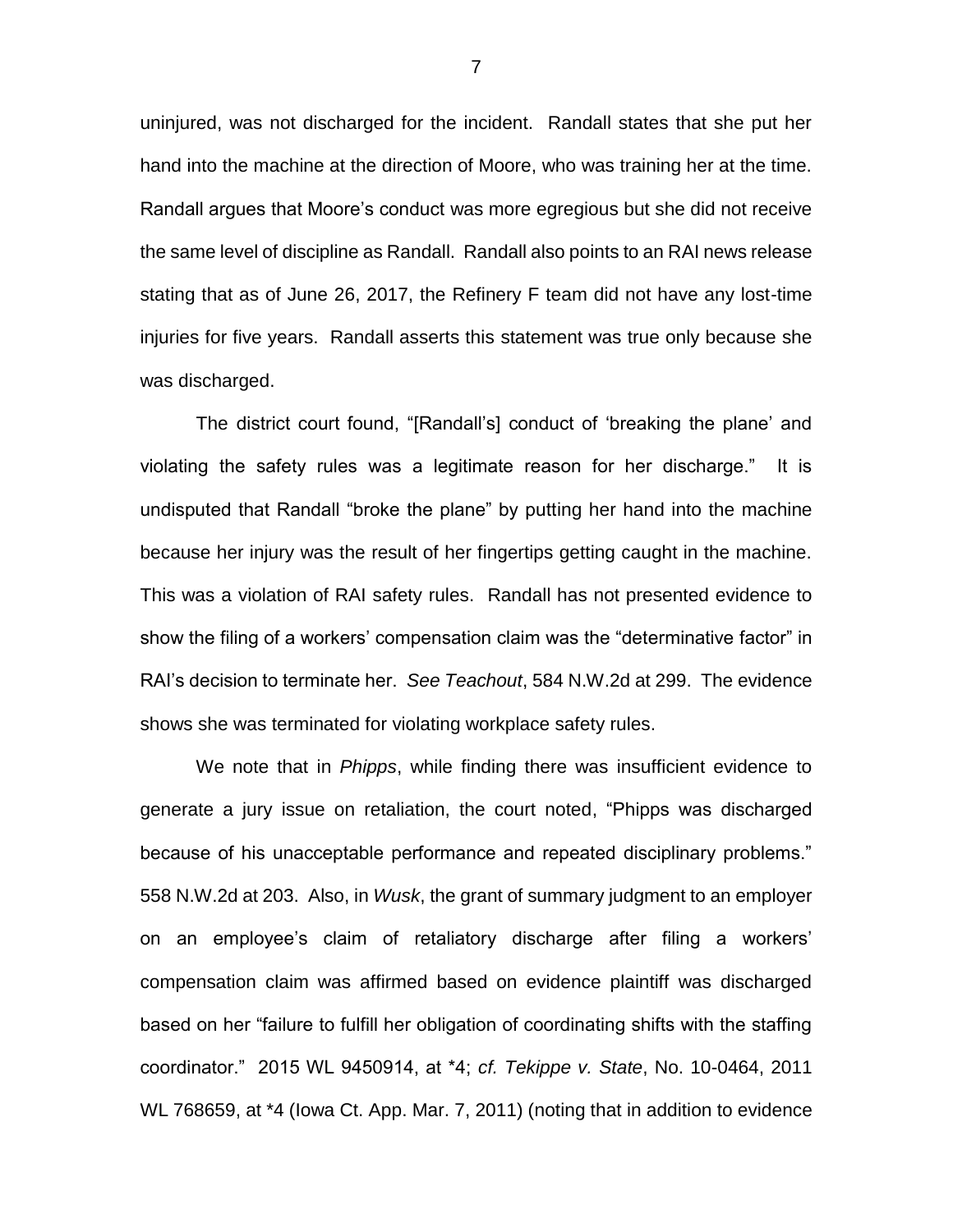of the timing of plaintiff's discharge, there was evidence a supervisor told the plaintiff a disciplinary transfer would be reversed if he dropped his whistleblower complaints).

We conclude the district court's decision granting summary judgment to RAI on Randall's claim of retaliatory discharge should be affirmed. Randall did not generate a genuine issue of material fact on the element of causation. She did not present evidence to show she was discharged for a reason other than violating the safety rules at RAI.

#### **IV. Disability Discrimination**

Randall claims the district court erred by granting summary judgment to RAI on her claim of disability discrimination under chapter 216, the Iowa Civil Rights Act. To establish a prima facie case of disability discrimination, Randall must establish (1) she has a disability, (2) she is qualified to perform the essential functions of the job, and (3) the circumstances of the termination from employment raise an inference of discrimination. *See Goodpaster v. Schwan's Home Serv., Inc.*, 849 N.W.2d 1, 6 (Iowa 2014). If an employee establishes a prima facie case, the burden shifts to the employer "'to articulate some legitimate, nondiscriminatory reason' for its employment action." *Hedlund v. State*, 930 N.W.2d 707, 720 (Iowa 2019) (citation omitted). "Finally, the burden returns to [the employee] to 'demonstrate the proffered reason is a mere pretext.'" *Id.* (citation omitted).

The term "disability" is defined as "the physical or mental condition of a person which constitutes a substantial disability." Iowa Code § 216.2(5). A "substantially handicapped person" "mean[s] any person who has a physical or mental impairment which substantially limits one or more major life activities, has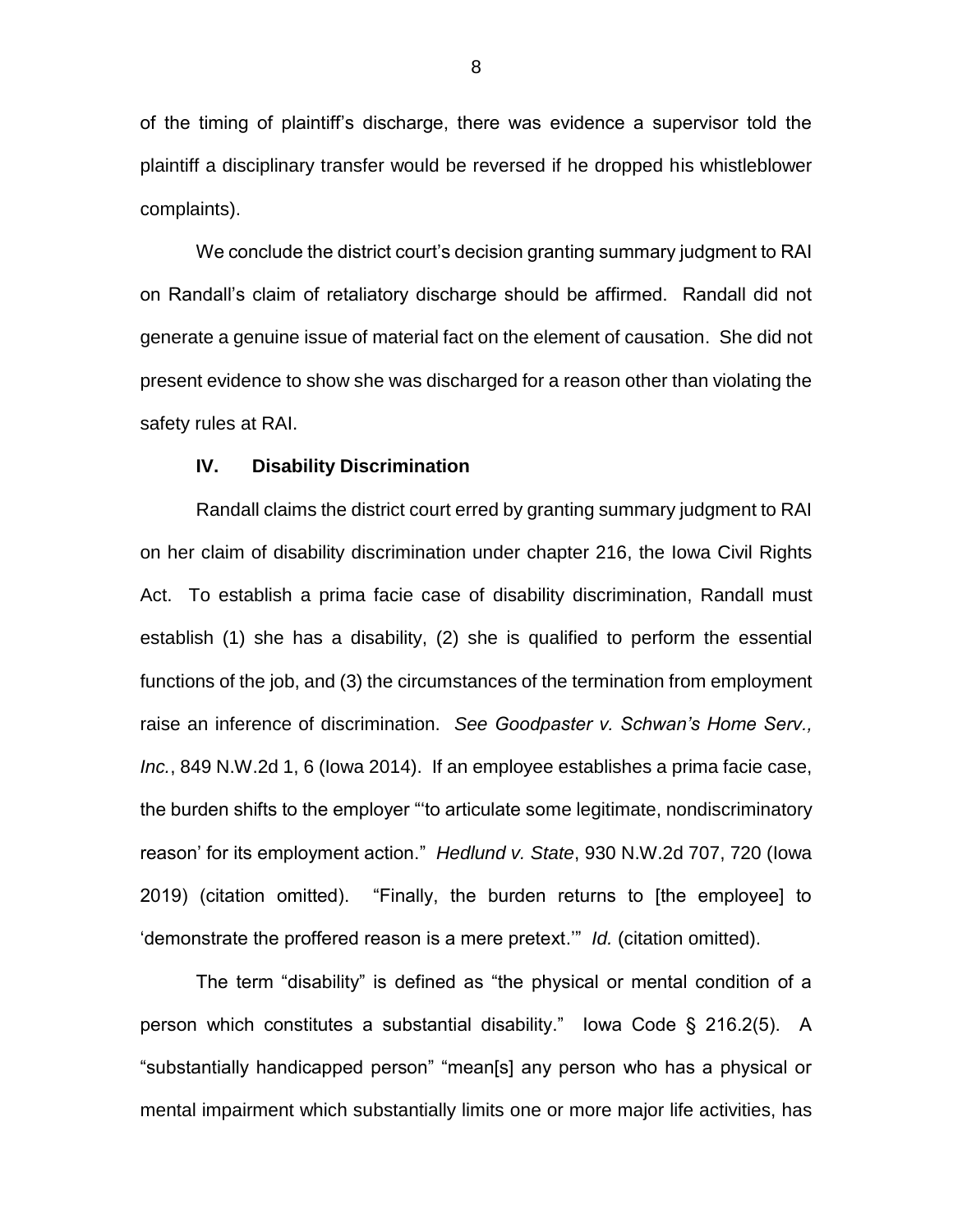a record of such an impairment, or is regarded as having such an impairment." *Goodpaster*, 849 N.W.2d at 6 (citing Iowa Admin. Code r. 161-8.26(1)). "Major life activities" are "functions such as caring for one's self, performing manual tasks, walking, seeing, hearing, speaking, breathing, learning, and working." *Id.* at 7 (citing Iowa Admin. Code r. 161-8.26(3)).

In determining whether a person has been substantially limited in a major life activity, we consider (1) the nature and severity of the impairment, (2) the duration or expected duration of the impairment, and (3) the permanent or longterm impact, or the expected permanent or long-term impact, of the impairment. *Vincent v. Four M Paper Corp.*, 589 N.W.2d 55, 61 (Iowa 1999); *Rehm v. Arctic Glacier W. Point, Inc.*, No. 17-1601, 2018 WL 3471363, at \*2 (Iowa Ct. App. July 18, 2018).

The district court found:

Plaintiffs have not identified a major life activity substantially limited by Randall's injury, and the Court does not find evidence to support such a finding. The doctor who gave her a 6% impairment rating for purposes of workers' compensation testified that the rating has no relevance on the day-to-day limitations of the injury.

The court concluded, "Plaintiffs have failed to generate a material fact question as to whether Randall has a 'disability' so as to recover for disability discrimination."

We find no error in the court's assessment that Randall did not present a genuine issue of material fact on the question of whether she was substantially limited in one or more major life activities. *See Goodpaster*, 849 N.W.2d at 6. In a deposition, Randall stated it was difficult to play catch with her son, go bowling, or stir food with her right hand. She also stated her handwriting is not as neat as it used to be. However, Randall was able to work full-time in her current